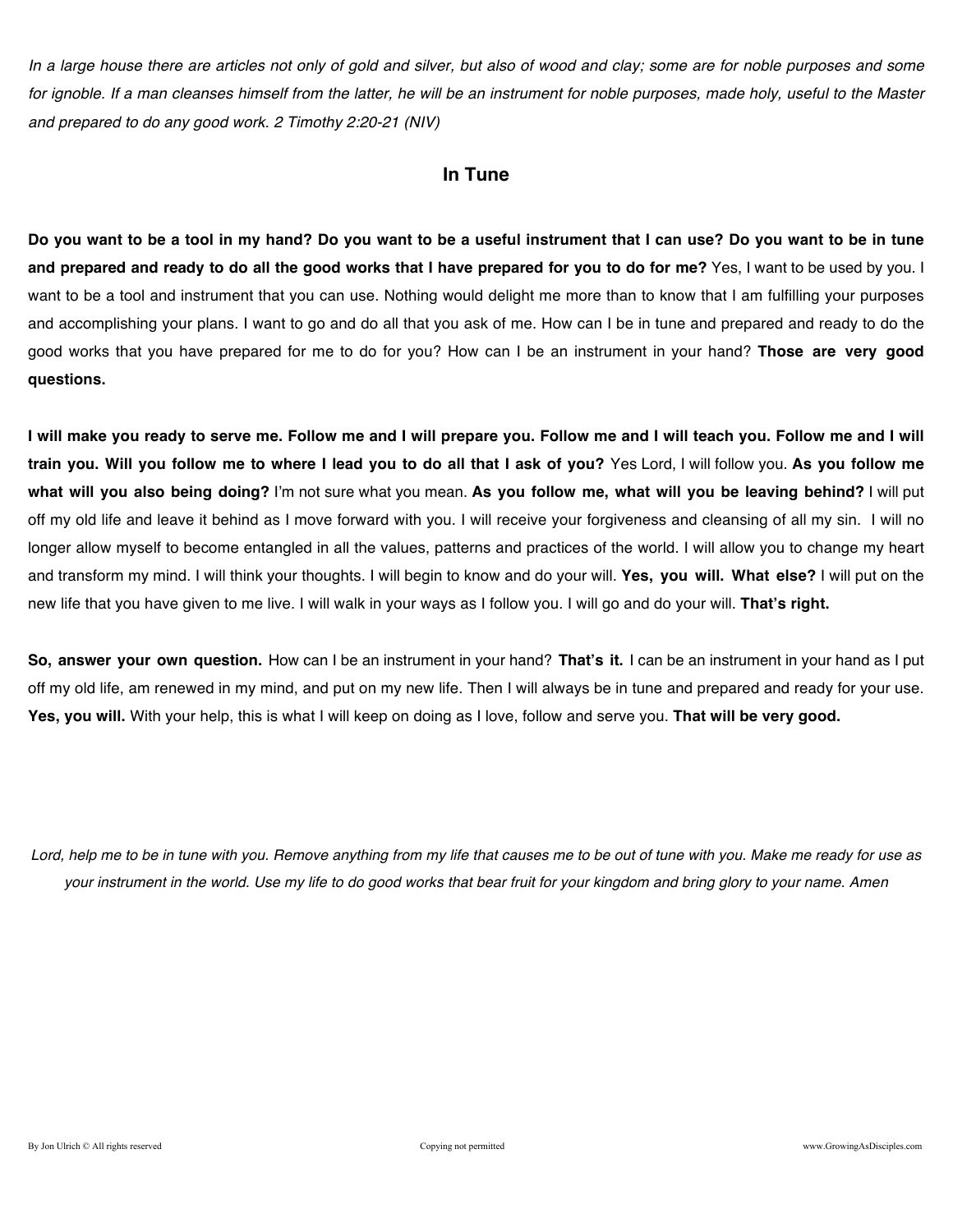**Be** An Instrument

In a large house there are articles not only of gold and silver, but also of wood and clay; some are for noble purposes and some for ignoble. If a man cleanses himself from the latter, he will be an instrument for noble purposes, made holy, useful to the Master and prepared to do any good work.

NIV 2 Timothy 2:20-21

**Be** *A Special Utensil*

In a wealthy home some utensils are made of gold and silver, and some are made of wood and clay. The expensive utensils are used for special occasions, and the cheap ones are for everyday use. If you keep yourself pure, you will be a special utensil for honorable use. Your life will be clean, and you will be ready for the Master to use you for every good work.

NLT 2 Timothy 2:20-21

## **Be** Special Utensils

In a large house there are utensils not only of gold and silver but also of wood and clay, some for special use, some for ordinary. All who cleanse themselves of the things I have mentioned will become special utensils, dedicated and useful to the owner of the house, ready for every good work.

NRSV 2 Timothy 2:20-21

### **Be** *A Vessel*

But in a great house there are not only vessels of gold and silver, but also [utensils] of wood and earthenware, and some for honorable *and* noble [use] and some for menial *and* ignoble [use]. So whoever cleanses himself [from what is ignoble *and* unclean, who separates himself from contact with contaminating and corrupting influences] will [then himself] be a vessel set apart *and* useful for honorable *and* noble purposes, consecrated *and* profitable to the Master, fit *and* ready for any good work.

| 2 Timothy 2:20-21 |
|-------------------|
|                   |

### **Be** *A Vessel*

Now in a large house there are not only gold and silver vessels, but also vessels of wood and of earthenware, and some to honor and some to dishonor. Therefore, if anyone cleanses himself from these *things,* he will be a vessel for honor, sanctified, useful to the Master, prepared for every good work.

NASB 2 Timothy 2:20-21

Now in a great house there are not only vessels of gold and silver but also of wood and clay, some for honorable use, some for dishonorable. Therefore, if anyone cleanses himself from what is dishonorable, he will be a vessel for honorable use, set apart as holy, useful to the master of the house, ready for every good work.

ESV 2 Timothy 2:20-21

 **Be** *A Vessel*

But in a great house there are not only vessels of gold and silver, but also of wood and clay, some for honor and some for dishonor. Therefore if anyone cleanses himself from the latter, he will be a vessel for honor, sanctified and useful for the Master, prepared for every good work.

NKJV 2 Timothy 2:20-21

### **Be** *Container*

In a well-furnished kitchen there are not only crystal goblets and silver platters, but waste cans and compost buckets—some containers used to serve fine meals, others to take out the garbage. Become the kind of container God can use to present any and every kind of gift to his guests for their blessing.

MSG 2 Timothy 2:20-21

### **Be** *Like One Of These Dishes*

In a wealthy home there are dishes made of gold and silver as well as some made from wood and clay. The expensive dishes are used for guests, and the cheap ones are used in the kitchen or to put garbage in. If you stay away from sin you will be like one of these dishes made of purest gold—the very best in the house—so that Christ himself can use you for his highest purposes.

TLB 2 Timothy 2:20-21

 **Be** *Used For Special Purposes*

In a large house there are not only things made of gold and silver, but also things made of wood and clay. Some things are used for special purposes, and others are made for ordinary jobs. All who make themselves clean from evil will be used for special purposes. They will be made holy, useful to the Master, ready to do any good work.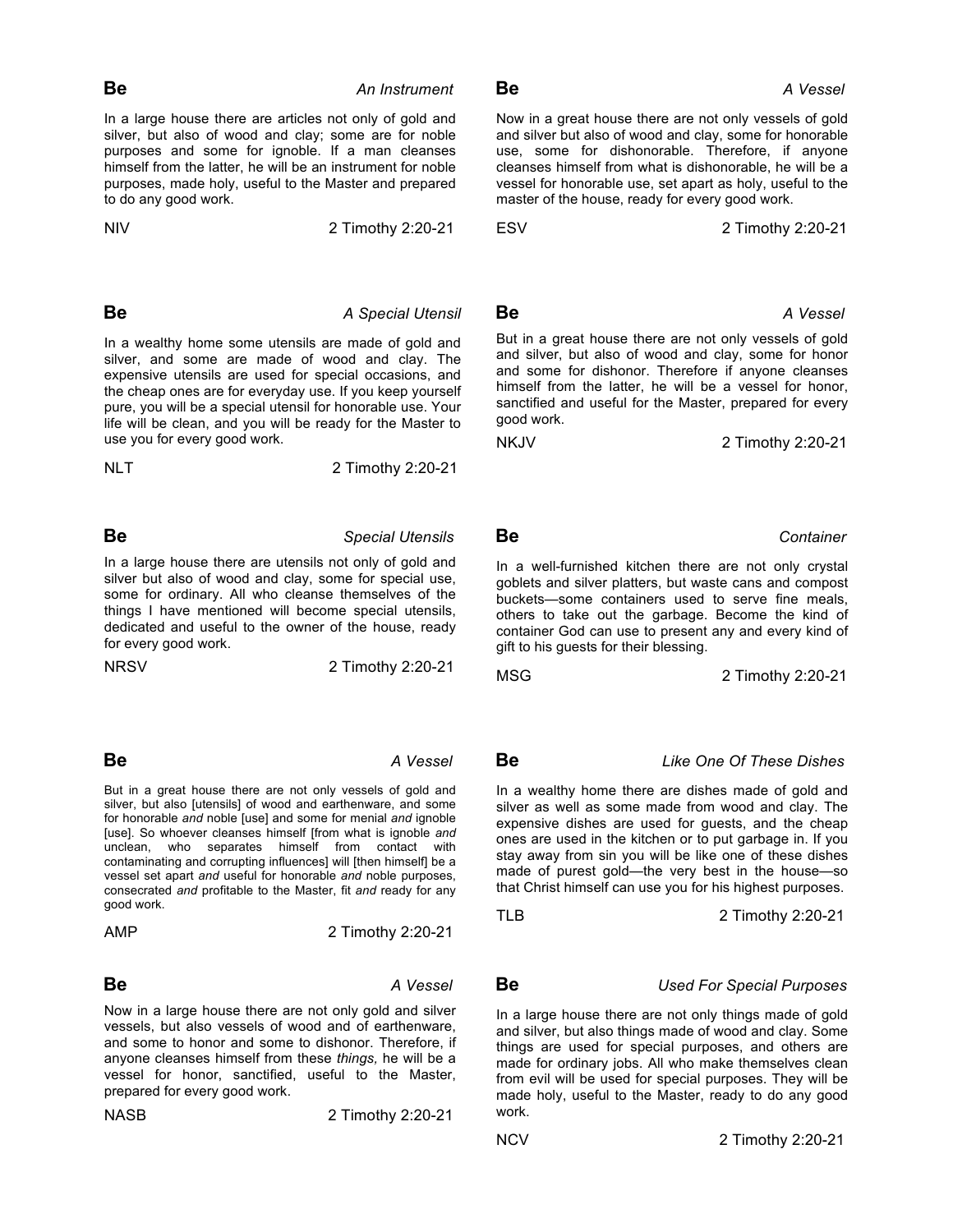## **Begin With Prayer:** *Here I am Lord. I Am Listening.*

## **Meditating On God's Word:** *(What is God speaking to your heart?)*

In a large house there are articles not only of gold | and | silver, but also of wood and clay; some are for noble purposes and some for ignoble. If a man cleanses himself from the latter, he will be an instrument for noble purposes, made holy, useful to the Master and prepared to do any good work. 2 Timothy 2:20-21 (NIV)

**Considering The Words***: (What words speak to your heart?)*

In | a large house | there are | articles | not only | of gold | and | silver, | but also | of wood | and | clay; | some are | for | noble purposes | and | some | for | ignoble. | If | a man | cleanses himself | from | the latter, | he will | be | an instrument | for noble | purposes, | made holy, | useful | to | the Master | and | prepared | to do | any | good work. 2 Timothy 2:20-21 (NIV)

 $\_$  , and the set of the set of the set of the set of the set of the set of the set of the set of the set of the set of the set of the set of the set of the set of the set of the set of the set of the set of the set of th  $\_$  , and the set of the set of the set of the set of the set of the set of the set of the set of the set of the set of the set of the set of the set of the set of the set of the set of the set of the set of the set of th

## **Praying The Scripture:** *(What prayer from your heart will you write?)*

Lord, help me to be in tune with you. Remove anything from my life that causes me to be out of tune with you. Make me ready for use as your instrument in the world. Use my life to do good works that bear fruit for your kingdom and bring glory to your name. Amen  $\_$  , and the set of the set of the set of the set of the set of the set of the set of the set of the set of the set of the set of the set of the set of the set of the set of the set of the set of the set of the set of th

### **What It Means:** *(What questions speak to your heart?) (Suggested questions for small group discussion are in bold)* **How are you keeping your life in tune with the Lord so He can use you as His instrument in the world?** How has the Lord used His word to help you to remain in tune with Him?

 $\_$  , and the set of the set of the set of the set of the set of the set of the set of the set of the set of the set of the set of the set of the set of the set of the set of the set of the set of the set of the set of th  $\_$  , and the set of the set of the set of the set of the set of the set of the set of the set of the set of the set of the set of the set of the set of the set of the set of the set of the set of the set of the set of th  $\_$  , and the set of the set of the set of the set of the set of the set of the set of the set of the set of the set of the set of the set of the set of the set of the set of the set of the set of the set of the set of th  $\_$  , and the set of the set of the set of the set of the set of the set of the set of the set of the set of the set of the set of the set of the set of the set of the set of the set of the set of the set of the set of th  $\_$  , and the set of the set of the set of the set of the set of the set of the set of the set of the set of the set of the set of the set of the set of the set of the set of the set of the set of the set of the set of th \_\_\_\_\_\_\_\_\_\_\_\_\_\_\_\_\_\_\_\_\_\_\_\_\_\_\_\_\_\_\_\_\_\_\_\_\_\_\_\_\_\_\_\_\_\_\_\_\_\_\_\_\_\_\_\_\_\_\_\_\_\_\_\_\_\_\_\_\_\_\_ \_\_\_\_\_\_\_\_\_\_\_\_\_\_\_\_\_\_\_\_\_\_\_\_\_\_\_\_\_\_\_\_\_\_\_\_\_\_\_\_\_\_\_\_\_\_\_\_\_\_\_\_\_\_\_\_\_\_\_\_\_\_\_\_\_\_\_\_\_\_\_ \_\_\_\_\_\_\_\_\_\_\_\_\_\_\_\_\_\_\_\_\_\_\_\_\_\_\_\_\_\_\_\_\_\_\_\_\_\_\_\_\_\_\_\_\_\_\_\_\_\_\_\_\_\_\_\_\_\_\_\_\_\_\_\_\_\_\_\_\_\_\_ \_\_\_\_\_\_\_\_\_\_\_\_\_\_\_\_\_\_\_\_\_\_\_\_\_\_\_\_\_\_\_\_\_\_\_\_\_\_\_\_\_\_\_\_\_\_\_\_\_\_\_\_\_\_\_\_\_\_\_\_\_\_\_\_\_\_\_\_\_\_\_

\_\_\_\_\_\_\_\_\_\_\_\_\_\_\_\_\_\_\_\_\_\_\_\_\_\_\_\_\_\_\_\_\_\_\_\_\_\_\_\_\_\_\_\_\_\_\_\_\_\_\_\_\_\_\_\_\_\_\_\_\_\_\_\_\_\_\_\_\_\_\_

When are you setting aside time with the Lord so you can remain in tune with Him?

**What has hindered your relationship with the Lord and caused you to be out of tune with Him?** What needs to be removed from your life so that you can be in tune with the Lord?

**How has the Lord helped you to be in tune with Him so you will be ready to be used by Him?** How has the Lord used your life as an instrument in the world to bear fruit for Him?

## **Living It Out:** *(What action step is God guiding your heart to take?)*

Keep your life in tune with the Lord so He can use you as His instrument in the world.

# **Seeing It Happen:** *(What are you trusting God for in your heart?)*

Have faith that the Lord will use you as His instrument in the world.

## **Get Ready To Share:** *(What can you share with others from your heart?)*

Share with another person or your small group how the Lord has been using you as His instrument in the world.

 $\_$  , and the set of the set of the set of the set of the set of the set of the set of the set of the set of the set of the set of the set of the set of the set of the set of the set of the set of the set of the set of th

 $\_$  , and the set of the set of the set of the set of the set of the set of the set of the set of the set of the set of the set of the set of the set of the set of the set of the set of the set of the set of the set of th

 $\_$  , and the set of the set of the set of the set of the set of the set of the set of the set of the set of the set of the set of the set of the set of the set of the set of the set of the set of the set of the set of th

Adoration… \_\_\_\_\_\_\_\_\_\_\_\_\_\_\_\_\_\_\_\_\_\_\_\_\_\_\_\_\_\_\_\_\_\_\_\_\_\_\_\_\_\_\_\_\_\_\_\_\_\_\_\_\_\_\_\_\_\_\_\_\_\_\_\_\_\_\_\_\_\_\_\_\_\_\_\_\_\_\_

## **Close With Prayer:** *Quiet Yourself Before The Lord*

*Pause And Offer Prayers Of… With An Attitude Of Faith Listen To What The Lord Wants To Say To You*

Thanksgiving... Confession... \_\_\_\_\_\_\_\_\_\_\_\_\_\_\_\_\_\_\_\_\_\_\_\_\_\_\_\_\_\_\_\_\_\_\_\_\_\_\_\_\_\_\_\_\_\_\_\_\_\_\_\_\_\_\_\_\_\_\_\_\_\_\_\_\_\_\_\_\_\_\_\_\_\_\_\_\_\_\_ Intercession... \_\_\_\_\_\_\_\_\_\_\_\_\_\_\_\_\_\_\_\_\_\_\_\_\_\_\_\_\_\_\_\_\_\_\_\_\_\_\_\_\_\_\_\_\_\_\_\_\_\_\_\_\_\_\_\_\_\_\_\_\_\_\_\_\_\_\_\_\_\_\_\_\_\_\_\_\_\_\_ Petition… \_\_\_\_\_\_\_\_\_\_\_\_\_\_\_\_\_\_\_\_\_\_\_\_\_\_\_\_\_\_\_\_\_\_\_\_\_\_\_\_\_\_\_\_\_\_\_\_\_\_\_\_\_\_\_\_\_\_\_\_\_\_\_\_\_\_\_\_\_\_\_\_\_\_\_\_\_\_\_

By Jon Ulrich © All rights reserved compared copying not permitted www.GrowingAsDisciples.com

# **Be** – 2 Timothy 2:20-21 **In Context:** *Read 2 Timothy 2*